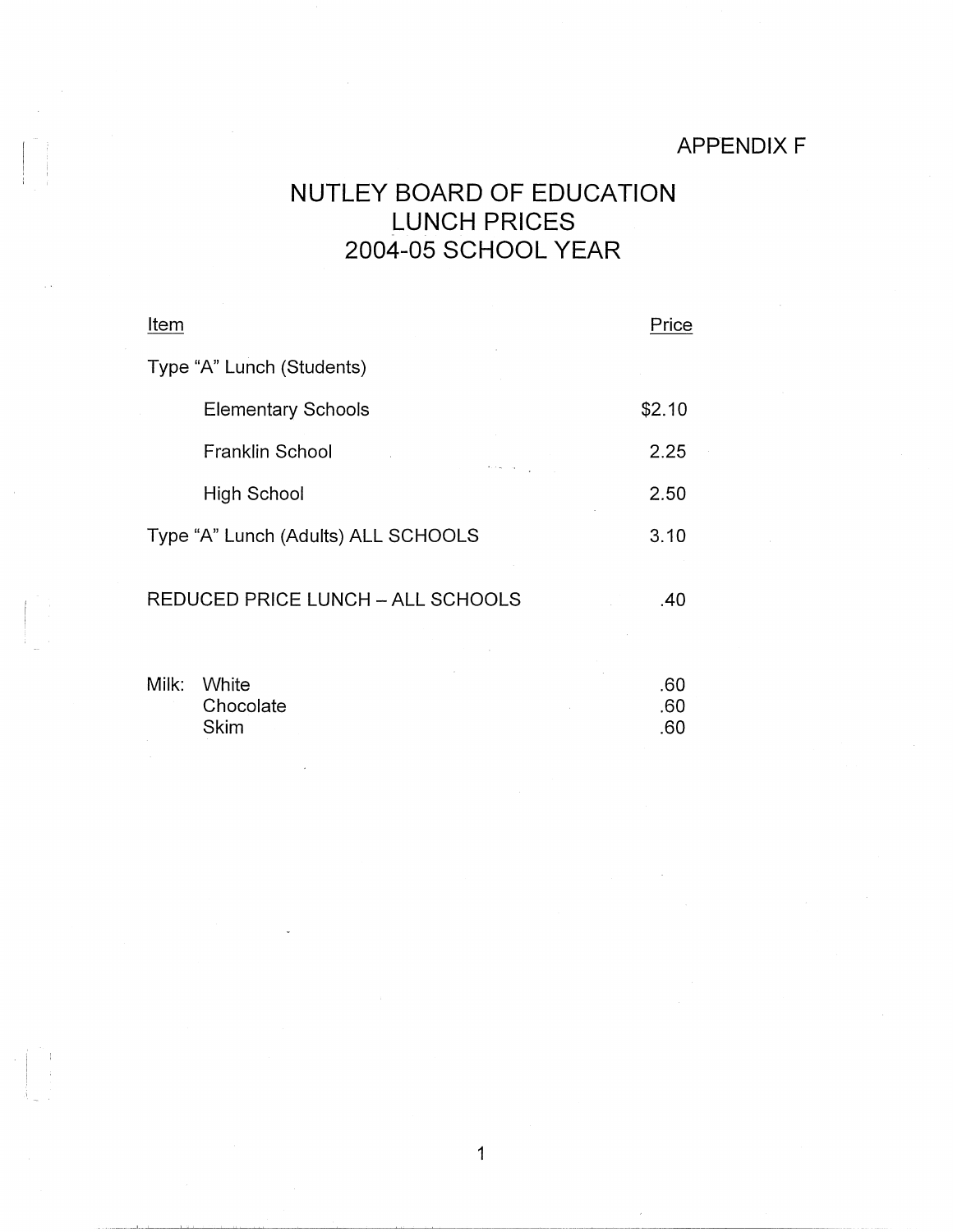## **NUTLEY BOARD OF EDUCATION LUNCH PRICES 2004-05 SCHOOL YEAR**

2.10

## A la carte Items - (High School/Franklin School)

**Turkey** 

I I 1 '

| Deli Bar<br>(High School Only)            | \$2.50 |
|-------------------------------------------|--------|
| (High School Only)<br>Salad Bar -         | 2.50   |
| Salad/Sandwich Platters - (Franklin Only) | 2.25   |
|                                           |        |
| Sandwiches: Steak (High School Only)      | 2.15   |
| Cheese Steak (High School Only)           | 2.25   |
| Cheese                                    | 1.95   |
| <b>Peanut Butter</b>                      | 1.90   |
| Meat - Regular                            | 2.10   |
| Meat and Cheese                           | 2.15   |
| Tuna                                      | 2.15   |
| Egg Salad                                 | 1.90   |

| Item                                                                     | Price                        |
|--------------------------------------------------------------------------|------------------------------|
| Hamburger w/Chips                                                        | \$1.90                       |
| Hot Dog w/Chips                                                          | 1.90                         |
| Pizza w/Chips                                                            | 1.90                         |
| *Chicken Nuggets w/Chips                                                 | 1.90                         |
| Salads: Fruit Salad ("A" Lunch)<br>Student<br>Fruit Salad ("A" Lunch)    | 2.10                         |
| Adult<br>Small<br>Large with Cheese<br>Large Specialty Salad (cranberry) | 2.75<br>1.50<br>1.90<br>1.90 |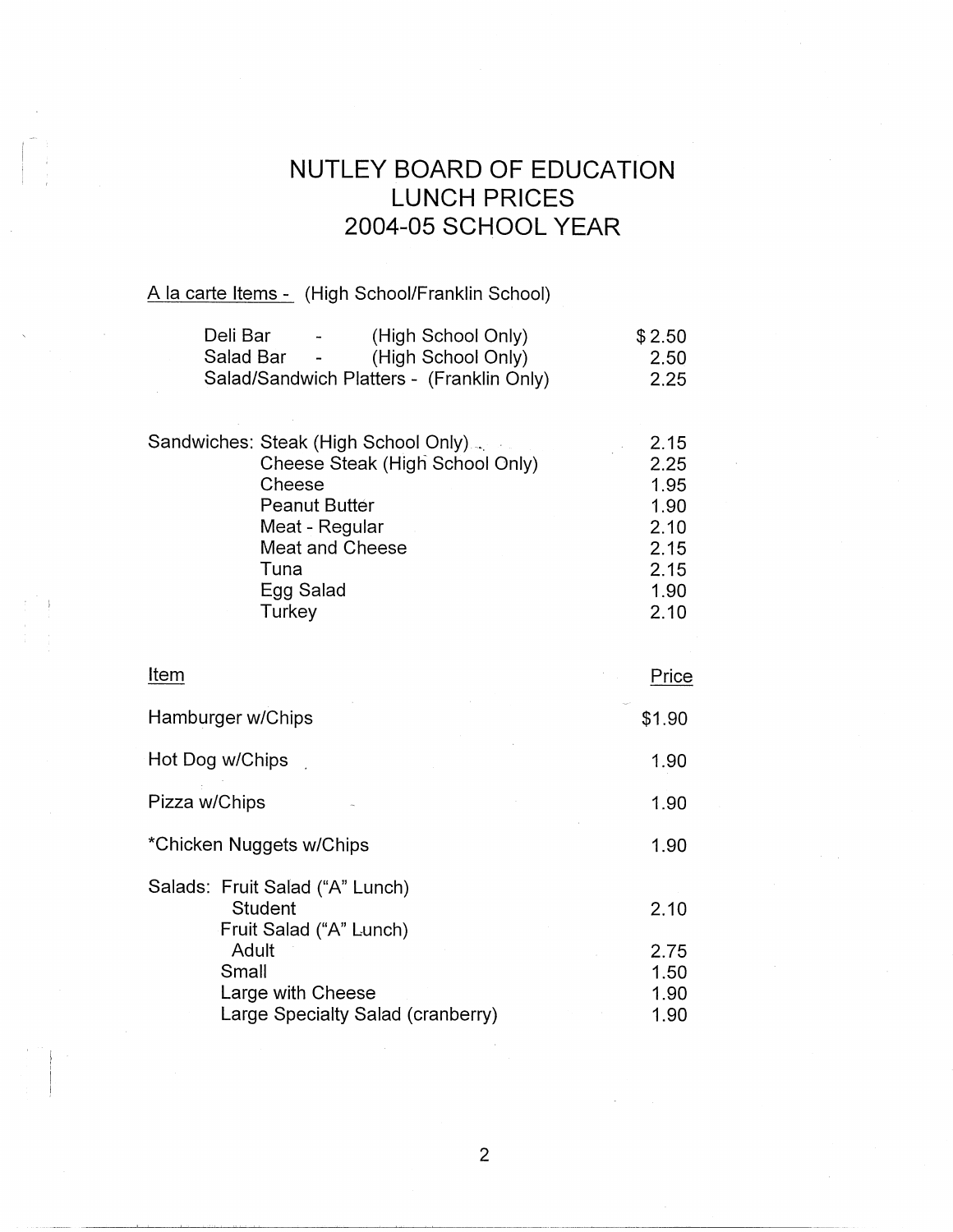\*Not available at high school

--~~~~~~---~-~-~----------------------------

| Item                                | Price        |
|-------------------------------------|--------------|
| <b>Tuna Salad Bowl</b>              | 1.65         |
| <b>Cottage Cheese Bowl</b>          | 1.25         |
| <b>Cottage Cheese with Fruit</b>    | \$1.60       |
| Egg Salad Bowl                      | 1.40         |
| <b>French Fries</b>                 | 1.00         |
| <b>French Fries w/Cheese</b>        | 1.25         |
| <b>Onion Rings</b>                  | 1.00         |
| Popcorn Chicken                     | 1.50         |
| Mozzarella Sticks                   | 1.40         |
| Domino's Bread Stick w/Sauce        | 1.70         |
| Soup: Cup<br><b>Bowl</b>            | 1.00<br>1.25 |
| Ice Cream                           | .75          |
| <b>Specialty Ice Cream</b>          | .95          |
| Sundae Cups                         | 1.15         |
| <b>Frozen Bars</b>                  | 1.25         |
| Chipwich                            | 1.50         |
| Pies & Cakes                        | .85          |
| Jello                               | .65          |
| Puddings - Rice, Chocolate, Vanilla | .80          |
| Pop Tarts                           | 1.00         |

3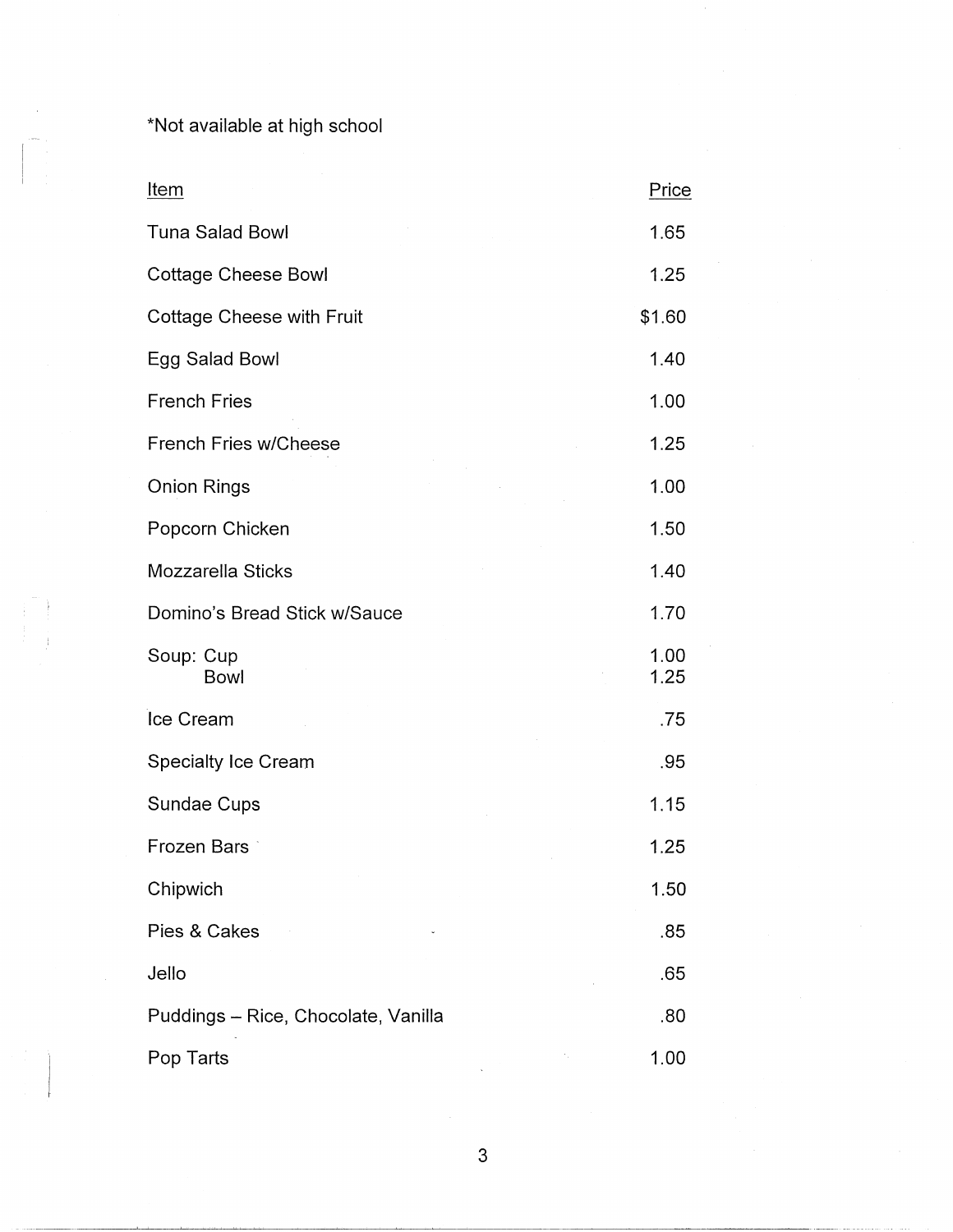| <b>Item</b>                   | Price |
|-------------------------------|-------|
| 20 oz. Drinks - Bottle        | 1.35  |
| 12 oz. Drinks - Cans          | 1.15  |
| Large Pretzel                 | .75   |
| Jumbo Cheese Pretzel          | .95   |
| Oreos                         | .85   |
| Cookies (3 pack)              | .75   |
| Cookies - any flavor (2 pack) | .50   |
| Mrs. Goodcookie (2)           | .90   |
| <b>Funnel Cake</b>            | .90   |
| Chips Ahoy                    | .85   |
| Fruit Roll-ups                | .70   |
| <b>Ritz Bits</b>              | .95   |
| Granola Type Bars             | .85   |
| <b>Fig Newtons</b>            | .80   |
| <b>Gold Fish Crackers</b>     | .70   |
| Nutri-Grain Bars              | .85   |
| <b>Brownies</b>               | .80   |
| Small Chips, etc.             | .60   |
| Combos                        | .95   |
| Andy Capp Hot Fries           | .75   |
| Pringles                      | 1.10  |
| <b>Jolly Ranches</b>          | .95   |

4

 $\bar{4}$ 

 $\hat{\mathcal{L}}$